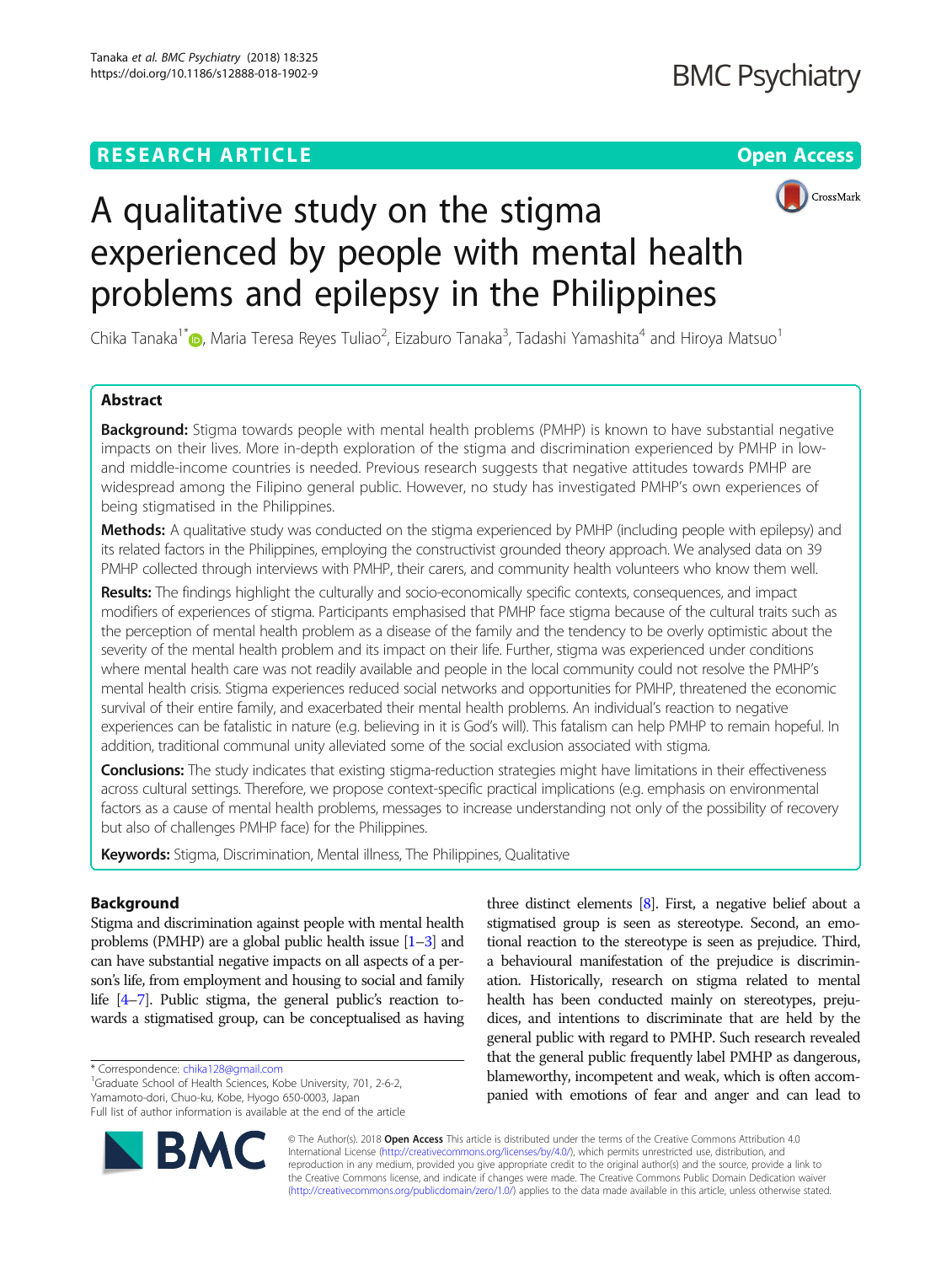behavioural intention of avoidance, punishment, and coercion [\[9](#page-10-0)–[12](#page-10-0)]. Further, the literature shows that internalisation of public stigma or self-stigma is also frequent among PMHP, which reduces self-esteem, causes social isolation, and inhibits help-seeking behaviour [\[6,](#page-10-0) [13](#page-10-0)–[15\]](#page-10-0).

Recent research has more often investigated levels of discrimination using direct reports from PMHP. The results of such research suggest that discrimination against PMHP is a universal phenomenon around the world [[2](#page-10-0), [3](#page-10-0), [16](#page-10-0)]; however, PMHP's experiences of discrimination and its related factors might differ in high-income countries (HICs) versus low- and middle- income countries (LMICs). Some studies suggest that PMHP experience a lower level of stigma in LMICs [[17](#page-10-0)], such as India [[18](#page-10-0)], China [\[19](#page-11-0)], and Nigeria [[20\]](#page-11-0), compared with HICs. The reasons for the more positive acceptance of PMHP in those settings have been considered to be a more supportive environment with social cohesion as well as more social role options that PMHP are able to fulfil [\[21](#page-11-0), [22\]](#page-11-0). At the same time, there is also accumulating evidence revealing that in LMICs, experiences of stigma, discrimination and human rights abuses related to mental health problems are common and severe [\[23](#page-11-0)–[27](#page-11-0)]. The stigmatisation in LMICs has been attributed to the combined effects of socioeconomic and ethno-cultural characteristics of the setting [[28](#page-11-0)]. For example, the economic situation of widespread poverty may contribute to further marginalisation of PMHP who are not able to financially contribute to society [\[29\]](#page-11-0). Moreover, the cultural value of collectivism may results in discrimination towards PMHP especially with regarding to marriage and childrearing, since a person's mental health problem is often seen as the family's mental health problem [\[30\]](#page-11-0). Overall, practices and outcomes of stigma differ across cultures and socioeconomic backgrounds [\[29,](#page-11-0) [31,](#page-11-0) [32\]](#page-11-0), and meaningful comparison across cultural settings may not be achievable with cross-cultural measures [\[33](#page-11-0)]. In consideration of this, researchers have called for an in-depth qualitative exploration of the experiences of stigma among PMHP in LMICs settings, where about 85% of the world's population live [\[21\]](#page-11-0).

PMHP in the Philippines, a lower-middle income country in Asia, might experience a significant level of stigma and discrimination. Filipino immigrants believed that personal characteristics (i.e. self-centeredness and "soul weakness") resulted in mental health problems [\[34,](#page-11-0) [35\]](#page-11-0), which have been shown to be related to blaming PMHP and discriminatory behaviour in other settings [\[36\]](#page-11-0). Also, a multi-country survey revealed that, among 16 countries surveyed, the Philippines had the second highest proportion of citizens who agreed that PMHP should not be hired for a job even if they are qualified [\[37](#page-11-0)]. Further, some studies that involved interviews with Filipino immigrants living in Australia and the United States and that sampled from the general population revealed that a fear of being labelled as 'crazy' and spoiling their family's

reputation made Filipinos hesitate to seek help from mental health professionals [\[35,](#page-11-0) [38](#page-11-0), [39](#page-11-0)]. Although these previous studies provide some knowledge regarding public stigma in the Filipino context, all of them looked at stereotypes, prejudices and intentions to discriminate held by the general public towards PMHP. To our knowledge, there is no study investigating PMHP's own experiences of being stigmatised and discriminated against and the related factors in the Philippines.

To fill the gaps in the literature, we conducted a qualitative study on the factors related to experiences of stigma as well as the experiences itself of PMHP in the Philippines, using interviews with PMHP and people who know them well. Revealing the existence, types, and sources of stigma experienced by PMHP in the Philippines can contribute to the stigma research in Asian LMIC settings. Further, exploring the experiences of stigma and its related factors can provide fundamental knowledge for the design of an effective stigma reduction program in the Filipino setting.

# **Methods**

The current research utilised the principles of constructivist grounded theory, which is deemed suitable for revealing the social phenomenon of PMHP's experiences of stigma [\[40](#page-11-0)] in the Filipino context. The constructivist grounded theory assumes a relativist ontology (accepting that multiple realities exist) and a subjectivist epistemology (involving a co-construction of meaning through interaction between the researcher and participant) [\[41](#page-11-0)]. It provides a means of studying power, inequality, and marginality [[42\]](#page-11-0).

#### Setting

Our study was conducted in Muntinlupa, the southernmost city in the Philippines' National Capital Region. The city has a population of 481,461 as of 2016. The majority comprises Tagalog ethnic groups and professes Christian, primarily Roman Catholic, faith. Households below the food threshold, the minimum income required to meet basic food needs, account for 21.5% of the total in the city [\[43](#page-11-0)]. The majority of citizens cannot afford private medical services, which cost five times more than the public medical services [[44](#page-11-0)]. With respect to public psychiatric service, the city has one outpatient and no in-patient facility. The nearest public in-patient psychiatric facility is located about 23 km away.

# Main data collection **Participants**

We collected data on PMHP from three different sources of information: PMHP themselves, their carers, and community health volunteers who knew them well. The eligibility criteria for PMHP were 1) having a mental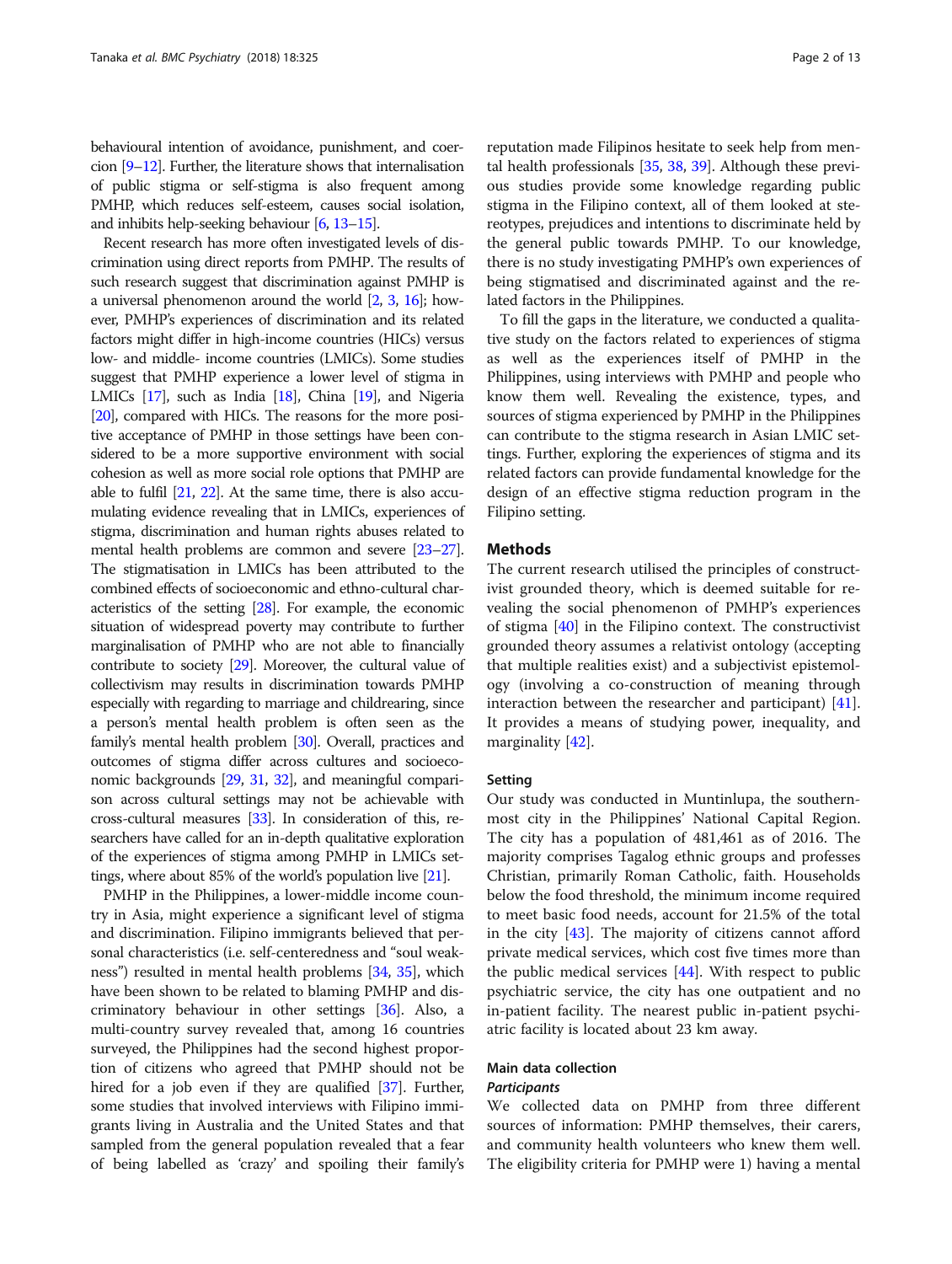health problem, listed in the Diagnostic and Statistical Manual of Mental Disorders 5 (DSM-5), or epilepsy, and 2) currently not using residential care. Epilepsy was included for several reasons. First, people with epilepsy are known to suffer stigma and discrimination [\[45](#page-11-0), [46\]](#page-11-0). Second, the condition has a long history of being classified as a psychiatric problem [[47](#page-11-0)]. Third, even with the present-day efforts promoting mental health in LMICs, epilepsy is often treated together with mental health issues [[48\]](#page-11-0). Last, pilot interviews revealed that local lay people do not clearly differentiate epilepsy from mental health problems.

For the recruitment, we approached 42 PMHP in person; one of them declined to participate owing to time constraints. Thus, we obtained informed consent from 41 PMHP. Among them, two PMHP were excluded because they were confirmed to have only physical health problems and no mental health problems as listed in DSM-5. Consequently, we used data of 39 PMHP for our analysis. The profiles of the final sample are shown in Table 1. In 20 of the PMHP, we interviewed the PMHP and their main carer, usually a parent or sibling. In the remaining 19 PMHP, only a main carer was interviewed, as the 19 PMHP had communication difficulties that hindered them from answering interview questions. Additionally, in 11 PMHP, we conducted interviews with a community health volunteer who was in charge of the district in which the PMHP lived.

#### Recruitment

We aimed to include a wide variation in the characteristics of the PMHP, namely, gender, age, marital status, educational attainment, employment status, religion, type of mental health problem, and history of using health and welfare services. To achieve this, the participants were recruited by purposive sampling in cooperation with two different collaborating stakeholders. First, as stigma was considered to inhibit Filipino people from seeking professional help for their mental condition [[35](#page-11-0), [49\]](#page-11-0), we recruited the majority of PMHP  $(n = 36)$  in cooperation with community health volunteers, which enabled us to recruit PMHP regardless of their history of receiving health care. The community health volunteers had good knowledge of the profiles of the residents of the district under their charge and covered all the areas of the city. Second, we recruited a small number of PMHP  $(n = 3)$  with common mental health problems (e.g. anxiety and depressive problems) from the outpatient clinical practice of a psychiatrist, as the community health volunteers did not identify any people with these types of problems.

To check the eligibility of those who had never been diagnosed by a specialist as having a mental health problem, a research member, ET, carefully reviewed the data

# Table 1 Profiles of people with mental health problems

|                                               | n              | $N = 39$<br>(%) |
|-----------------------------------------------|----------------|-----------------|
| Sex                                           |                |                 |
| Male                                          | 26             | (66.7)          |
| Female                                        | 13             | (33.3)          |
| Age range                                     |                |                 |
| $0-19$ years                                  | 11             | (28.2)          |
| 20-39 years                                   | 18             | (46.2)          |
| 40-59 years                                   | 8              | (20.5)          |
| 60-69 years                                   | $\overline{2}$ | (5.1)           |
| Highest educational attainment                |                |                 |
| No formal education                           | 4              | (10.3)          |
| Primary school or lower                       | 16             | (41.0)          |
| High school or higher                         | 17             | (43.6)          |
| Still in full-time education                  | 2              | (5.1)           |
| Employment status                             |                |                 |
| Out of work <sup>a</sup>                      | 34             | (87.2)          |
| Employed for wages                            | 4              | (10.3)          |
| Self-employed                                 | 1              | (2.6)           |
| Marital status                                |                |                 |
| Singleb                                       | 32             | (82.1)          |
| Married/ Domestic partnership                 | 5              | (12.8)          |
| Widowed/ Separated                            | $\overline{2}$ | (5.1)           |
| Religion                                      |                |                 |
| Roman Catholic                                | 28             | (71.8)          |
| Iglesia ni Cristo                             | 3              | (7.7)           |
| Protestant                                    | 3              | (7.7)           |
| Islam                                         | 1              | (2.6)           |
| Other Christian                               | 4              | (10.3)          |
| Classification of mental health problems      |                |                 |
| Neurodevelopmental                            | 13             | (33.3)          |
| Schizophrenia Spectrum and Other Psychotic    | 10             | (25.6)          |
| Substance-related and Addictive               | 8              | (20.5)          |
| Epilepsy                                      | $\overline{2}$ | (5.1)           |
| Anxiety                                       | 2              | (5.1)           |
| Trauma and Stressor-related                   | 1              | (2.6)           |
| Depressive                                    | 1              | (2.6)           |
| Sleep -Wake                                   | 1              | (2.6)           |
| Data deficient                                | 1              | (2.6)           |
| Lifetime mental health or welfare service use |                |                 |
| Yes                                           | 26             | (66.7)          |
| No                                            | 13             | (33.3)          |
| Current mental health or welfare service use  |                |                 |
| Yes                                           | 12             | (30.8)          |
| No                                            | 27             | (69.2)          |

<sup>a</sup>Children under 15 years old, the legal working age, (n = 3) are included<br><sup>b</sup>Children under 18 years old, the legal marriage age, (n = 9) <sup>b</sup>Children under 18 years old, the legal marriage age,  $(n = 8)$ are included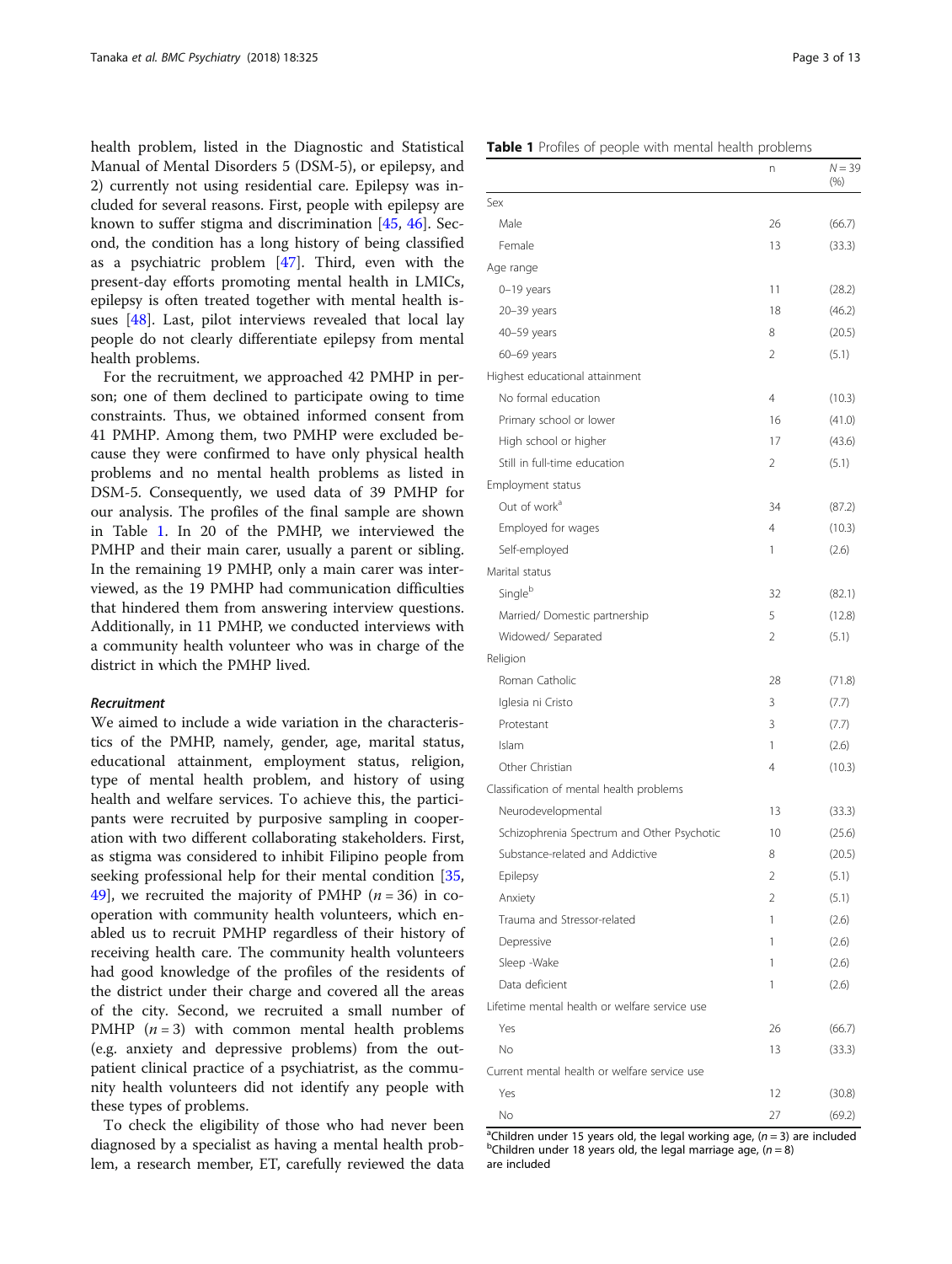of the individual participants, including interview recordings, transcriptions, and field notes, and then provided informed presumption if the participants had a mental health problem or not. ET also assessed which chapter, the broadest classification in DSM-5, the participant most fitted. ET has clinical experience as a psychiatrist in Japan for over 15 years.

# Interview procedures

Data on the PMHP were collected through semi-structured in-depth interviews. Prior to the beginning of data collection, an interview guide was developed, referring to previous research [\[18,](#page-10-0) [50\]](#page-11-0), and then modified based on six pilot interviews in the setting. The interview guide had a series of open questions on three major topics: onset of mental health problems and coping behaviours, experiences of being treated negatively owing to the problem and its consequences, and activities PMHP gave up because of how others might respond to their health problem. The interview guides for interviews with PMHP and for interviews with carers and community health volunteers can be accessed in Additional files [1](#page-10-0) and [2,](#page-10-0) respectively. Consistent with the grounded theory methods, we used the interview guide as a flexible tool that could be revised as the analysis progressed. The carers and community health volunteers were not asked about their own experiences of stigma as a carer or person working in mental health. Instead, we asked them about the PMHP's experiences regarding the same topics, based on their observations. Demographic data of the PMHP were also obtained at the beginning of the interview.

The first author, CT (female, a Japanese public health nurse), conducted all of the data collection between January and March 2017. During the interview, Tagalog or English was used as preferred by the participants. When Tagalog was chosen, the interviews were interpreted by one of two health workers who had lived in the city for more than 30 years and were fluent in both Tagalog and English. After explaining the study and gaining informed consent, the interviews were conducted in their home, a health centre, or the city hospital, depending on the participants' preference. Wherever possible, we conducted interviews in a space where there was no one but the interviewee, interviewer, and interpreter around. However, five PMHP were not willing to be interviewed alone. In which case, a family member was in the same place and assisted the interview. All the interviews were digitally recorded with interviewees' permission and lasted between 19 and 53 min; the median length was 29 min. The participants received 100 Philippine pesos (1.9 US dollars) as acknowledgement for their participation.

# Supplementary data collection

We included data of interviews with seven health workers into our analysis to gain a wider perspective on the stigma

experienced by PMHP. CT conducted the interviews during her one-month participant observation at health services provided by the city government. During the observation, CT discussed the role of stigma and its impact on PMHP with more than 85 health and welfare workers. We analysed seven interviews with those who shared episodes on PMHP with whom they were in direct contact as a part of their duty at work. The interviewees were three community health volunteers, two nurses, one doctor, and one rehabilitation program officer. Notes were taken during the interviews and six out of seven interviews were audiotaped with their permission.

# Analyses

All of the recordings were transcribed verbatim by two trained transcribers. Tagalog recordings were simultaneously translated into English by the transcribers fluent in English and Tagalog. An independent research assistant randomly selected 10% of the English transcripts and checked their accuracy by matching them with the Tagalog and English recordings. During this checking process, no significant errors were found thus the transcripts were quality assured.

Data analysis started as soon as the initial data were collected. We set aside theoretical ideas from the existing literature; instead, we remained open to exploring the theoretical possibilities we could discern from the data. After reading each of the transcripts at least twice, CT and ET independently conducted the initial coding. Simple codes were created to describe the phenomenon in each segment of data, using the qualitative data analysis software, Nvivo Version 11.4.1 (QSR International, 2016). The initial codes with identical meanings were merged through discussion, whereas those with different meanings were left unchanged to increase the variety in the interpretation of the data. We used data from interviews with cares, health volunteers, health and welfare workers to increase variety of data on stigma experienced by PMHP and gain comprehensive understanding of its context. Thus, when accounts showed some discrepancy between a person with mental health problem and his/her carer or a person who knew him/her well, we used the data from both accounts for our analysis.

The authors gradually moved on to the focus coding, in which the initial codes were concentrated on or collapsed into categories that make analytical sense, and then tested these against extensive data. The interpersonal interaction between people with and without mental health problems was treated as the central phenomenon of our interest. To explore comprehensively PMHP's experiences of stigma, we decided to treat any "uncomfortable treatments from others" reported as stigma experience, regardless of the actors' motivation. We constantly compared data on similarities and differences within a participant as well as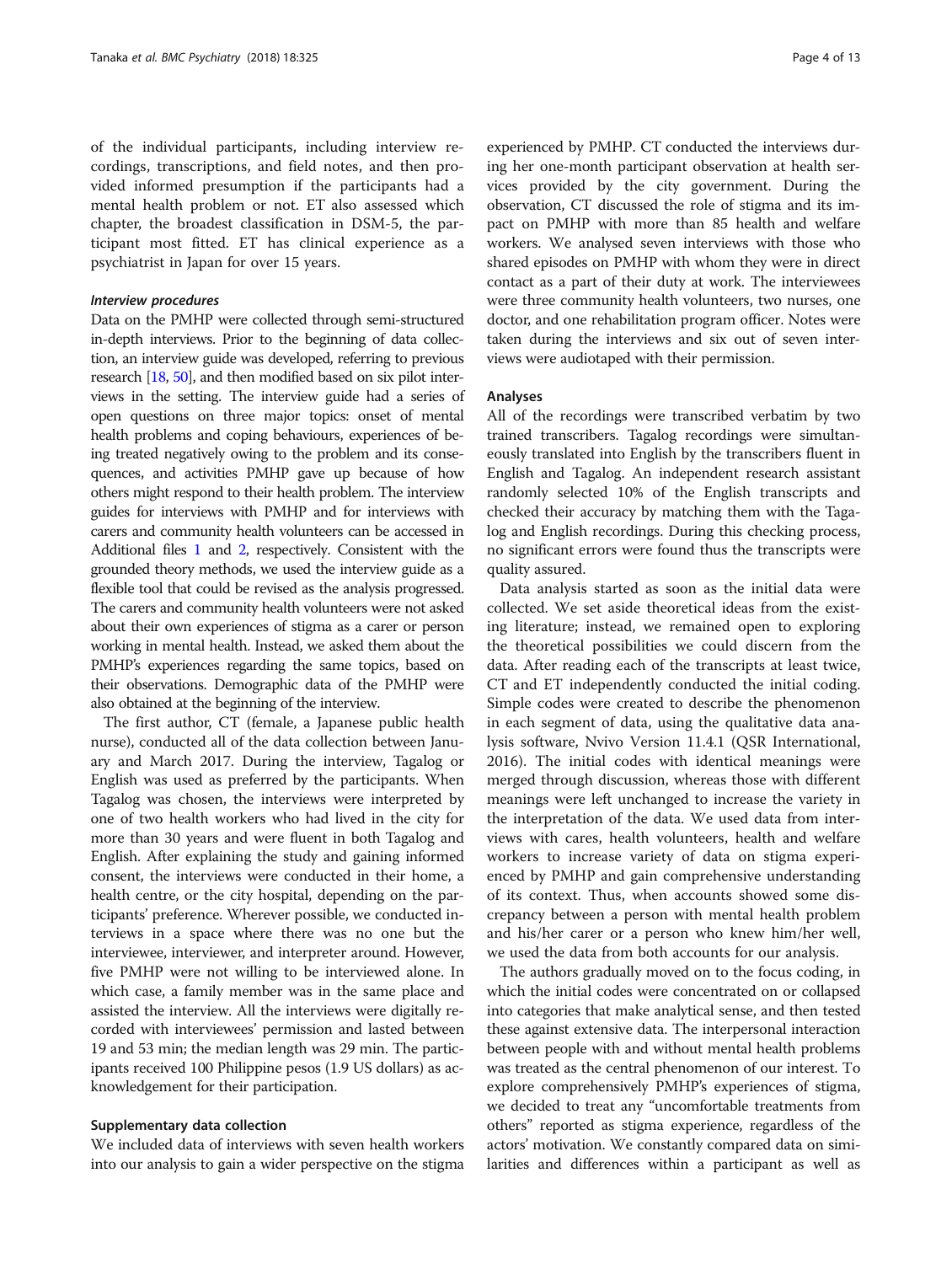across participants to examine the categories and develop links among them. CT led the preliminary focus coding. Subsequently, discussions were held between CT, ET, and HM, in which we reviewed the developed categories and links to determine if they were grounded in data and sufficiently explained the phenomenon.

After analysing the data of the 35 PMHP, a tentative model that explains the relations between categories was developed. We then collected and analysed data on four additional PMHP. Through discussion, the full research team determined that the categories and themes were sufficiently relevant and that the model held true for these additional PMHP. We then concluded that the model was theoretically saturated.

# Results

Analyses revealed four interrelated themes surrounding stigma experienced by PMHP: (1) the context affecting stigma experience, (2) stigma experience, (3) impact modifier of the stigma experience, and (4) consequence of the stigma experience. Figure 1 shows the relationship among the themes.

# Context affecting stigma experience

We identified two contextual categories that changed how others treated PMHP in a negative way.

## Public belief about mental health problems

Public beliefs surrounding mental health issues are a contextual category of stigma experienced by PMHP in the Philippines. It consists of three themes: familial problems, unrealistic pessimism and optimism about severity, and oversimplified chronic course.

### Familial problems

Community health volunteers and health workers observed that families of PMHP and people in the local community do not provide appropriate support for PMHP because they perceive mental affliction as a family problem and indicative of so-called "bad blood". The belief that mental health problems can

be transmitted among relatives pushed families of PMHP to deny the existence of mental health issues and people in the community to distance themselves from PMHP. A nurse shared an episode of a male patient with depression:

His family could not accept the idea that one of their relatives is actually depressed. (…) It's because in our culture, when it comes to mental illness, it tends to be a family affair. People think if one of you has a history of mental illness, there is a chance that almost all of you already have that as well. We care about how others think about our family more than anything else. And other people feel that it is not their place to intervene in some family matters. (Interview 48, Nurse, Female)

In particular, marrying age PMHP faced stigma because of the belief in heredity. People in the community often believe that PMHP have mental health problems in their family's blood and are afraid of developing those problems in their kinship via marriage.

I had one neighbour that I reported to the barangay [district government] because she mocked me. She was saying that I had mental illness in our blood and no one dare marry me and get in trouble. (Interview 51, PMHP, Male)

## Unrealistic pessimism and optimism about severity

PMHP experienced stigma when others were overly pessimistic about the severity of a mental health problem. Participants often criticised those who believe that mental health problems generally cause severe functional impairments. This belief has resulted in unfair treatment towards PMHP in the Philippines.

[Researcher: What is the biggest challenge for the [social inclusion] program?] Finding a job. It's very difficult. The community people don't believe they

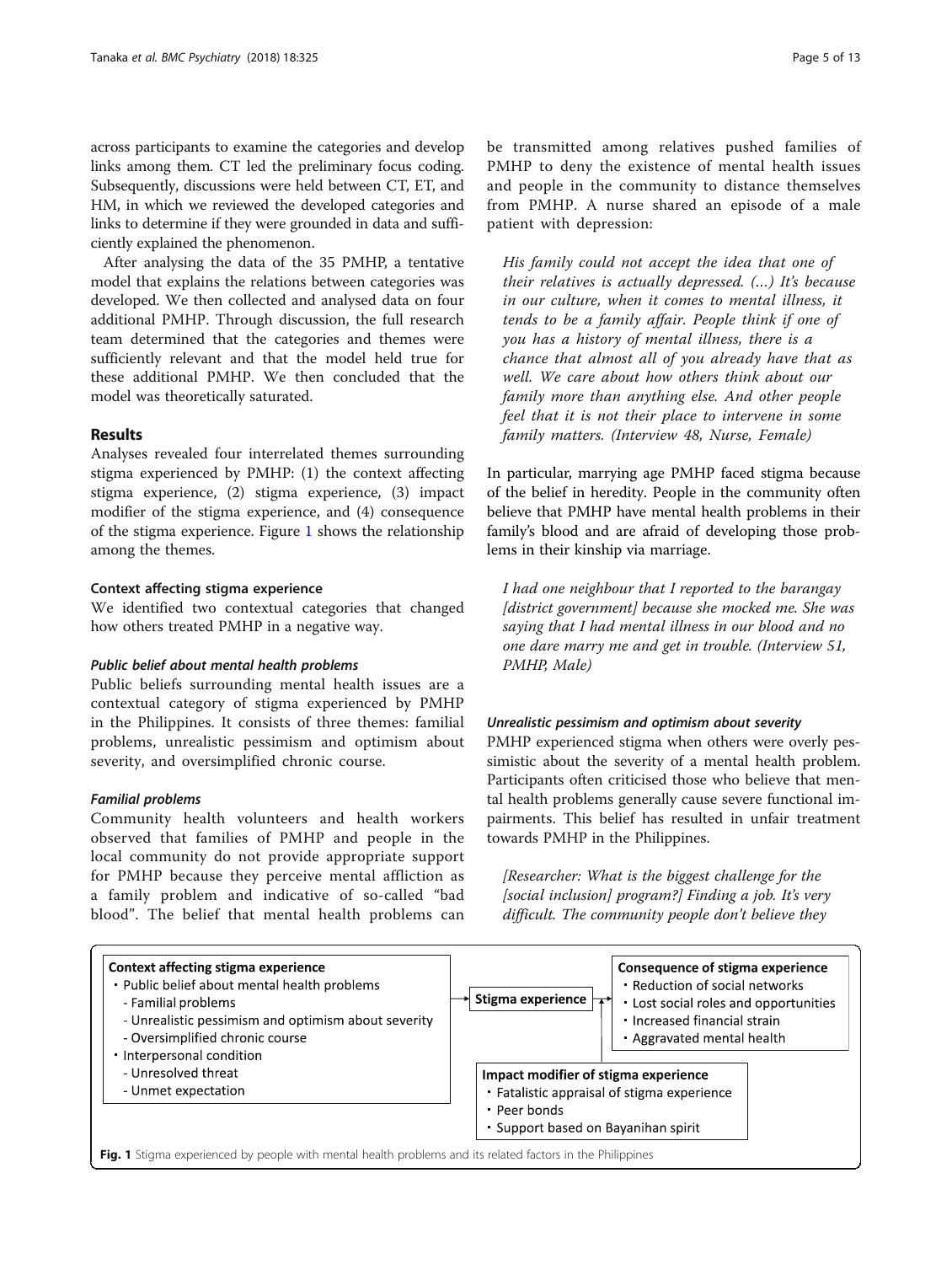[PMHP] are functional and don't hire them. (…) So now some barangays [district governments] have started to hire them. We hope people see them working hard and start to trust them. (Interview 27, Rehabilitation program officer, Male)

Meanwhile, unrealistic optimism about its severity also caused stigma. The commonly held belief is that individuals are able to overcome any psychological suffering by themselves, and as a result, it will not become a serious problem. It was common for PMHP to be doubted or withheld empathy in such a culture that emphasises resilience and humour under stressful situations.

Filipinos are proud of being resilient. We find something funny in any difficult situation. But when you have this illness, that kind of thinking gives you a huge pressure. (…) One day, I opened up about my mental illness to my friends, but they all had the same reaction. They laughed at me and didn't take it seriously. (Interview 71, PMHP, Female)

### Oversimplified chronic course

The oversimplified chronic course of mental health problems emerged as one of the causes of stigma. People without any experience of a mental health problem often misunderstand the repetitive relapse and remission in the course of a mental health problem. They tend to apply an acute illness model and expect a complete cure in the short term. However, as the symptoms are prolonged, they begin to mistrust the PMHP's account.

After one month of no work, I was able to work and sleep. But in February, it came back. I couldn't sleep for several days. (...) My supervisors were thinking that I should be working a night shift duty, but I told them that I would have to take sick leave. But because it was the same reason for my previous absent, they are already thinking that I am making up stories. (Interview 30, PMHP, Male)

### Interpersonal condition

Interpersonal condition was identified as a direct trigger of stigma experience. It consists of two themes: unresolved threat and unmet expectation.

# Unresolved threat

Unresolved threat is a condition where PMHP are at risk of hurting themselves or others owing to their mental health problems, with the people in contact with the PMHP failing to manage such risks. Under such conditions, PMHP often experience physical violence, being avoided, and being restricted by others. Although the PMHP, their families, and community health volunteers attributed the threats to PMHP's personal factors, such as personality and outwardly noticeable symptoms, they also emphasised the culpability of people in the local community for their lack of understanding and skills in interacting with PMHP. When others became familiar with PMHP, they successfully managed those threats and prevented PMHP from experiencing stigma. The mother of a boy with a neurodevelopmental problem told us:

My son easily becomes violent. For example, when someone takes and plays with his toy. The neighbours don't understand why he is angry and they bully him. But there are also some playmates who fully understand him. When they know that my son is about to be angry, they immediately keep distance from him. And after a while, my son calms down and they start playing around together. (Interview 4, Mother of a boy with a mental health problem)

# Unmet expectation

Unmet expectation was another context of stigma. In this context, there is a gap between PMHP's abilities and other people's expectations of them. Some PMHP reported suffering from stigma when others' expectations were too high for their situation. People in this cultural setting tend to value strong bonds and reciprocity among families and neighbours. PMHP sometimes were unable to perform in accordance with this value owing to their mental health conditions. Violation of this value was judged as morally wrong.

They [the neighbours] say I should help my mum by doing washing, cleaning, and taking care of my brother, even when I say I feel weak or don't know how to. (Interview 5, PMHP, Female)

She is big but still doesn't help her mother. That's why the neighbours don't like her. They say she is not a good daughter. (Interview 18, Community health volunteer, Female)

Meanwhile, some other PMHP experienced stigma when others underestimated PMHP's abilities. Families often criticised other people that looked only at PMHP's disabilities but not at their abilities.

When someone in our neighbourhood was trying to talk to my sister and she did not respond back, they started bullying her and calling her crazy. [Researcher: How do you think we can change such situation?] I think proper communication towards her would be the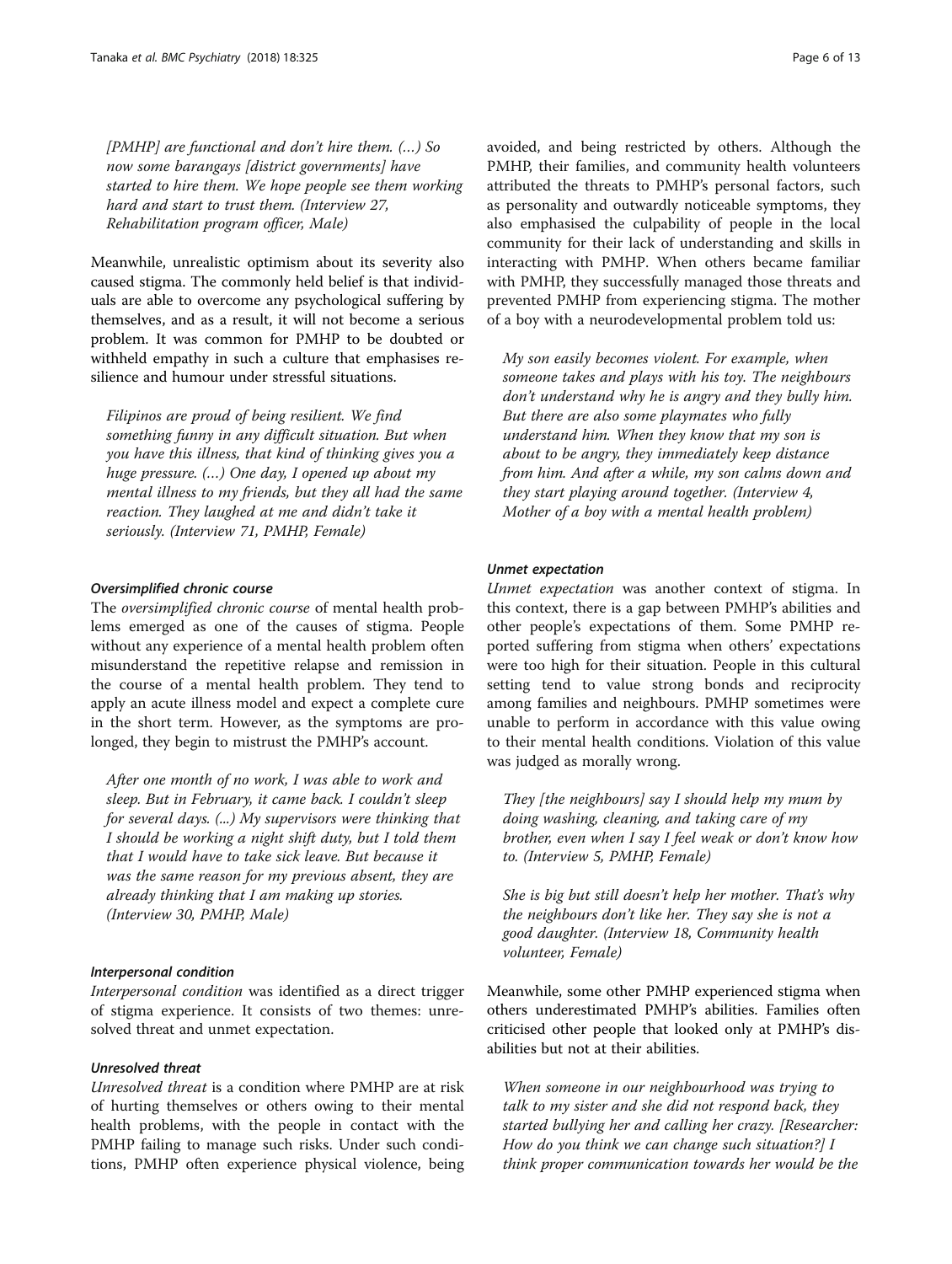best since she's really a good listener. The problem is that other people don't know she actually understands things really well. (Interview 8, Sister of a woman with a mental health problem)

# Stigma experience

Although we frequently found that PMHP were positively treated by others because of their mental health problems, we also discovered that almost all the PMHP participants were faced with negative treatment from others. PMHP experienced psychological abuse (e.g. being verbally insulted, laughed at, stared at, gossiped about, doubted), physical violence (e.g. being hit, stones being thrown at them), being restricted (e.g. being told not to go outside alone, tied with a rope to a pillar), not being supported (e.g. lack of understanding and sympathy), being taken advantage of (e.g. being cheated out of money and belongings), being neglected (e.g. privacy not being protected, medical care not being provided), and being rejected (e.g. not being associated with, not being hired). Families were an important source of stigma in terms of prominence as stigma from families was often repetitive (e.g. frequently being slapped) and prolonged (e.g. being locked up in a room for several months). PMHP also experienced stigma frequently from their neighbours, and sometimes from school friends, co-workers and employers. People who were involved with PMHP as a part of their duty at work (i.e. health workers and public safety officers) were a source of stigma as well. For complete information on the stigma experience by source, please see Table 2.

# Impact modifier of stigma experience

Even if the nature of stigma experiences were similar, the extent and degree of its influence on PMHP's life varied depending on impact modifier of stigma experience. PMHP had three impact modifiers consisting of internal (i.e. fatalistic appraisal) and external (i.e. peer bonds, community unity) factors.

# Fatalistic appraisal of stigma experience

Fatalistic appraisal of stigma experience offered PMHP and their families a strategy to cope with the emotional pain caused by stigma experience. People in the setting generally believed that God predetermined life events in the past, present and future. Some PMHP and their family accepted unfair treatments from others as "fate." They were able to remain hopeful because they believed that God would help them if they had faith in God.

Sometimes people say he is crazy. [Researcher: What do you do in response to that?] Nothing. People say

|                       | Table 2 Stigma experience by type and source and its |  |  |  |
|-----------------------|------------------------------------------------------|--|--|--|
| examples <sup>a</sup> |                                                      |  |  |  |

| تعاد                       |                                                                                                                                                                                                                                        |  |  |  |  |
|----------------------------|----------------------------------------------------------------------------------------------------------------------------------------------------------------------------------------------------------------------------------------|--|--|--|--|
| Psychological abuse        |                                                                                                                                                                                                                                        |  |  |  |  |
| Family                     | My other siblings say that she's crazy. (Interview 70,<br>Sister of PMHP)                                                                                                                                                              |  |  |  |  |
| Friends                    | Her classmates were bullying her (Interview 21, Mother<br>of PMHP)                                                                                                                                                                     |  |  |  |  |
| Neighbours                 | They [neighbours] say bad things to me like "abnoy"<br>["abnormal" in Tagalog]. (Interview 55, PMHP)                                                                                                                                   |  |  |  |  |
| Coworkers,<br>Employers    | I don't like them [coworkers] gossiping about me.<br>(Interview 32, PMHP)                                                                                                                                                              |  |  |  |  |
| Health care<br>providers   | They told me that I was lazy. (Interview 42, PMHP)                                                                                                                                                                                     |  |  |  |  |
| Strangers on the<br>street | When a vehicle stopped and the driver stared at her I<br>got mad. (Interview 38, Father of PMHP)                                                                                                                                       |  |  |  |  |
| Physical violence          |                                                                                                                                                                                                                                        |  |  |  |  |
| Family                     | He [Father] sometimes slaps him. (Interview 15, Mother<br>of PMHP)                                                                                                                                                                     |  |  |  |  |
| Friends                    | My high school friends started throwing stones at me<br>and saying I'm crazy (Interview 6, PMHP)                                                                                                                                       |  |  |  |  |
| Neighbours                 | When my neighbour hit him I needed to bring him to<br>the hospital (Interview 1, Mother of PMHP)                                                                                                                                       |  |  |  |  |
| Public safety<br>officers  | They [public safety officers] hit me and I was very<br>scared. (Interview 58, PMHP)                                                                                                                                                    |  |  |  |  |
| Restricted                 |                                                                                                                                                                                                                                        |  |  |  |  |
| Family                     | We tied him down with a rope because he would<br>always wander around. (Interview 43, Mother of PMHP)                                                                                                                                  |  |  |  |  |
| Not supported              |                                                                                                                                                                                                                                        |  |  |  |  |
| Family                     | Her brothers don't understand her. (Interview 8, Sister<br>of PMHP)                                                                                                                                                                    |  |  |  |  |
| Friends                    | No one really understands me, even my friends.<br>(Interview 60, PMHP)                                                                                                                                                                 |  |  |  |  |
| Coworkers,<br>Employers    | They [coworkers] usually laugh because they don't know<br>it's hard having this problem. (Interview 12, PMHP)                                                                                                                          |  |  |  |  |
| Taken advantage of         |                                                                                                                                                                                                                                        |  |  |  |  |
| Neighbours                 | He usually rents a bike in our neighbour for five pesos,<br>but sometimes he'll pay with twenty pesos and they<br>won't give him the change. (Interview 7, Mother of<br>PMHP)                                                          |  |  |  |  |
| Neglected                  |                                                                                                                                                                                                                                        |  |  |  |  |
| Family                     | We had to let him live with us because his parents<br>abandoned him when he was little. (Interview 44, Aunt<br>of PMHP)                                                                                                                |  |  |  |  |
| Health care<br>providers   | When we visited the hospital, we saw that she was naked<br>and she was already held with other mental patients in the<br>room. There were no assessments done for her [for urinary<br>tract infection]. (Interview 38, Father of PMHP) |  |  |  |  |
| Rejected                   |                                                                                                                                                                                                                                        |  |  |  |  |
| Family                     | My brother says to "keep her out of the home."<br>(Interview 63, Sister of PMHP)                                                                                                                                                       |  |  |  |  |
| Friends                    | [Researcher: Did he have many friends?] Yes, before. But<br>now, they avoid him. (Interview 65, Mother of PMHP)                                                                                                                        |  |  |  |  |
| Coworkers,<br>Employers    | I kept failing to find a job. That's why I need to hide it<br>[mental health problem]. (Interview 16, PMHP)                                                                                                                            |  |  |  |  |

<sup>a</sup>A listed source with an example of a particular type of stigma experience indicates that at least one incidence of that type was reported by the participant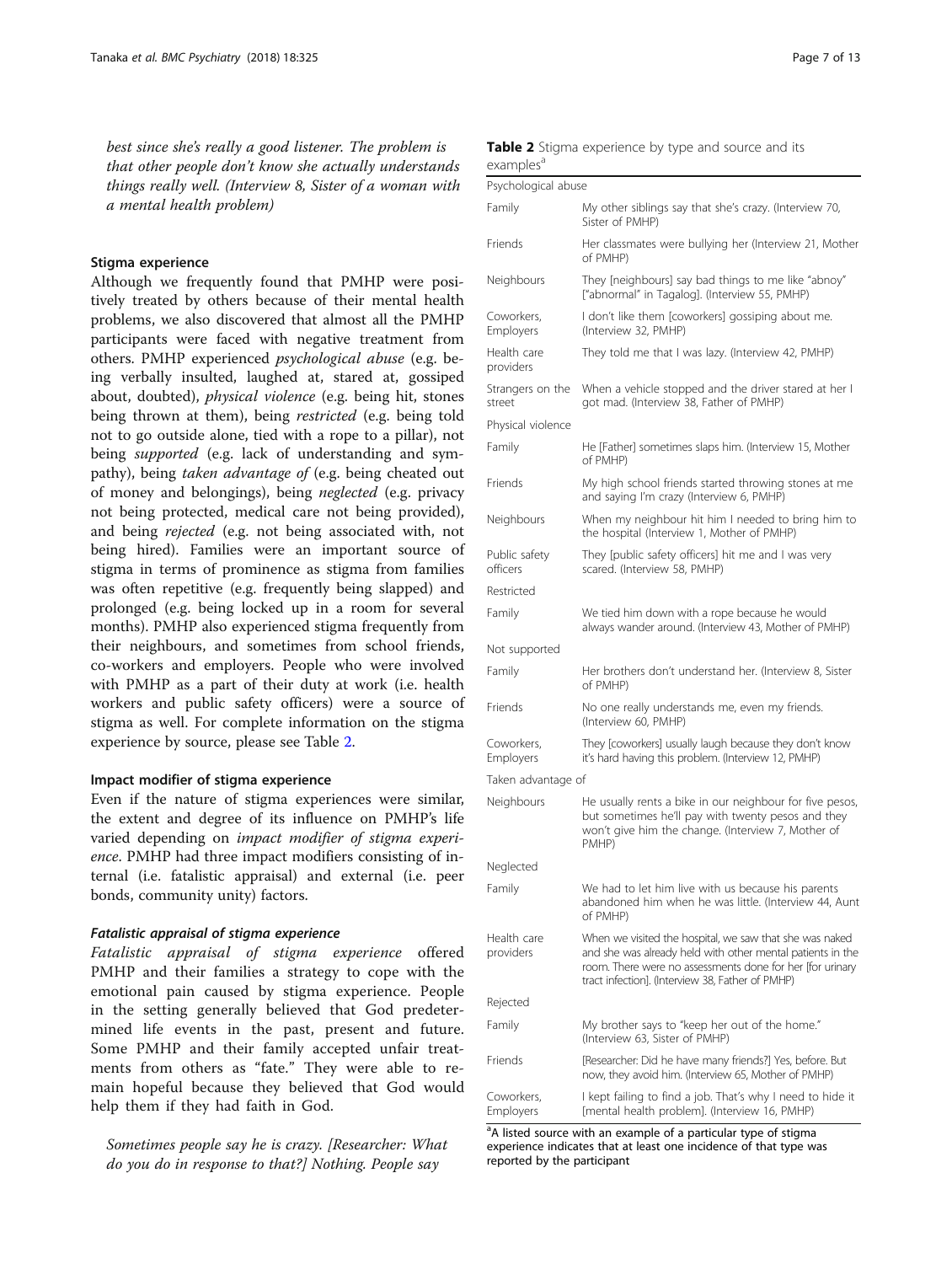what they want to say. We just say "God is good." As long as we believe in Him, it will be alright. (Interview 23, Sister of a man with a mental health problem)

# Peer bonds

Peer bonds, the emotional bonds with other people with similar mental health problems, empowered PMHP to change their stigmatised situation in a positive way. Stigma experience could marginalise them in the community, but when they were together with peers who understood not only their health condition but also their lowered social status, they were empowered and motivated to change the situation for themselves and their peers.

[Researcher: What are the barriers to your recovery?] The different perceptions of people towards us [she and other people with mental health problems]. It is so discouraging for us. And we are the only ones who can understand each other very well. We are like brothers and sisters already. Nevertheless, we make sure that the reason we join the [rehabilitation] program is not only for ourselves but to show them that we can change ourselves for the better. If we will be given a chance to work again, we will make 100 percent effort to get things done accordingly. (Interview 34, PMHP, Female)

# Support based on Bayanihan spirit

Support based on Bayanihan spirit, a traditional concept of community unity, relieved the negative impacts of stigma on PMHP. It was not rare that community people gave food or rented a house free to PMHP and their family who had little income. Helping one another in a time of need was inherent in their lives, called Bayanihan in Tagalog. For example, a homeless woman with schizophrenia told us that she had felt hopeless because she had been bullied at school and was in a materially deprived circumstance. However, she was now enjoying her life and managing to make a living because some of her neighbours treated her as a valued community member (e.g. regularly invited her to a local dancing event) and occasionally gave her food. A community health volunteer explained why she had good relationships with the community as follows:

That is natural here. When your family member is sick, neighbours and friends are there to pay for medicines, bring food, help with housework, and take care of small kids. We call it Bayanihan. (Interview 3, Community health volunteer, Female)

# Consequence of stigma experience

Stigma experience was found to bring about a substantial negative impact on PMHP's social networks, roles, opportunities, and mental health.

# Reduction of social networks

Stigma experience reduced PMHP's social networks, which led to them spending their days isolated at home without any interaction with people outside of their immediate family. This was due not only to the direct influence of experiences of stigma (i.e. being physically restrained, being avoided by others) but also the indirect influence of changes in three aspects: PMHP's behaviour, restriction by families, and relationships with others. First, after being negatively treated, PMHP tended to "close off to everybody" and distanced themselves from others.

Going out is sometimes like an obstacle. (…) After that [hearing my friends gossiping about me], I have been afraid of people's judgments. (Interview 62, PMHP, Female)

Second, families started to restrict PMHP's behaviour to protect them from further stigma experiences.

We do not allow him to go out. We are afraid that something like that [neighbours calling him crazy] might happen to him again or someone might abduct him. (Interview 9, Sister of a man with a mental health problem)

Third, stigma experiences provoked conflicts, from a quarrel to a physical fight, and worsened the relationship between PMHP and others. The conflicting relationships produced a further stigmatising attitude towards PMHP.

He got into a fight with his playmates because they said bad words to him. (…) Many of our neighbours told me that he should be in a cell. They told me that they knew a policeman who could put him in jail. (Interview 1, Mother of a man with metal health problem)

# Lost social roles and opportunities

As a result of stigma experience, PMHP lost social roles and opportunities, such as being employed, going to school, having a romantic partner, getting married, parenting, helping with household chores and the family business, taking care of younger siblings and joining religious activities.

She was a member of the choir in church. She likes singing and has a good voice. And plenty of friends visited her in the past and they went to church together. But no more. Nobody visits her, and she quit attending it. (Interview 10, Mother of a woman with a mental health problem)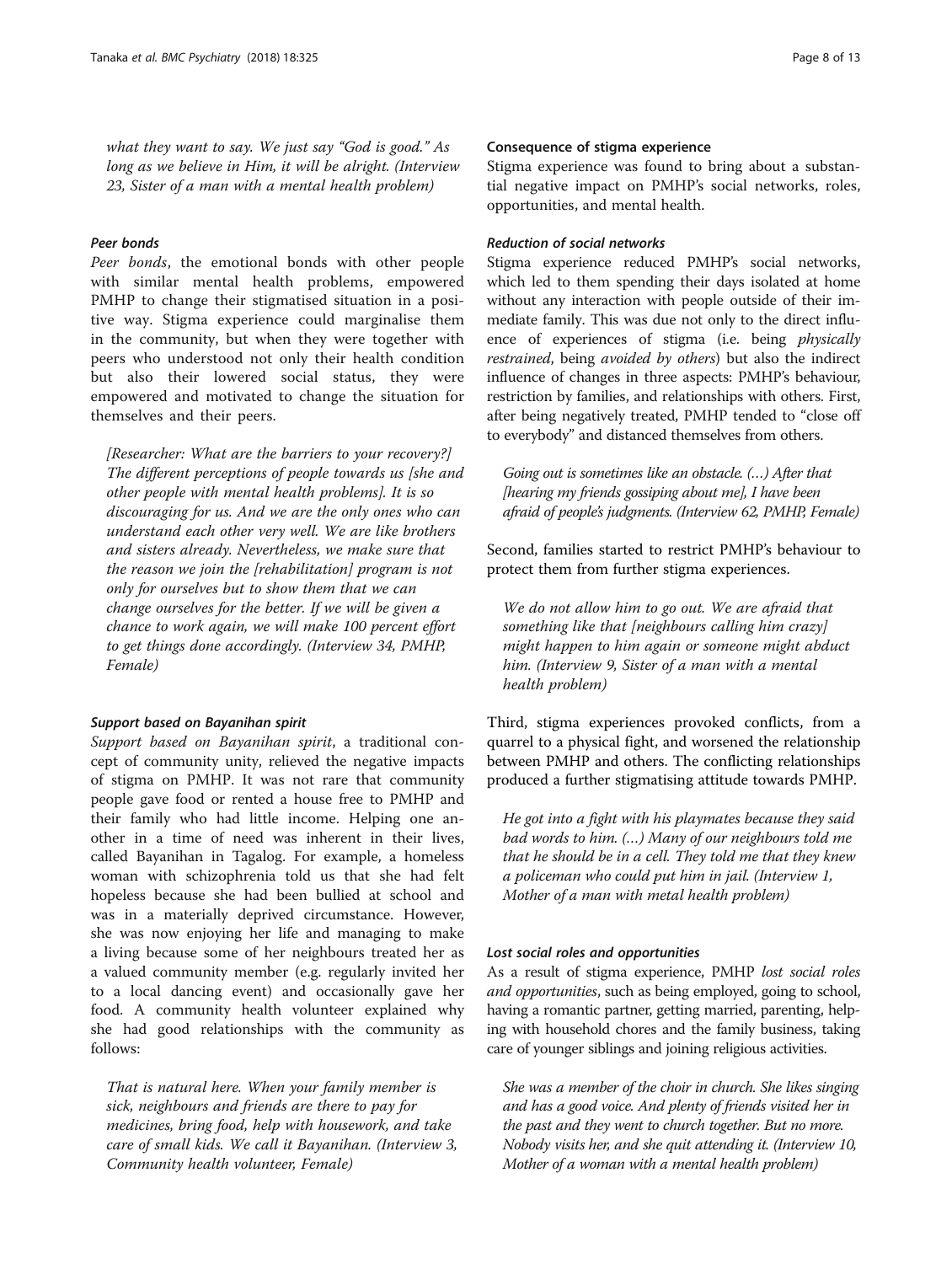# Increased financial strain

Lost social roles and opportunities increased financial strain, which negatively affected the families as well as PMHP themselves. In this setting, PMHP and their families lived in communities where many people find it difficult to make a living. The cost of transportation to medical facilities and treatment fees put them in a further difficult situation economically. In such conditions, entire families often suffered from the financial strain that was due to stigma to the degree that they could not afford basic items including food and clothing.

If only I could find a good job like when I was well. Even though we do not have enough money to buy things, my family really makes an effort to find ways that we can buy those medicines. (Interview 20, PMHP, Male)

#### Aggravated mental health

The participants reported that the stigma experiences aggravated mental health in PMHP. The memory of negative treatment from others often stuck in their mind and its influence lasted for a long time. A 32-year-old woman with anxiety problem explained how the experience of being bullied when she was a teenager influenced her current condition:

It triggers my anxiety. When I remember their facial expressions, even now, I feel overwhelmed and breathless (Interview 39, PMHP, Female).

The experience of stigma also affected the mental health condition of PMHP by preventing them from seeking help. Some PMHP and their families choose to keep their mental health status a secret. However, families have limited capacities to take care of a person with a mental health problem, especially in the case of someone with severe symptoms. In the worst case in terms of the influence of stigma on PMHP's mental health, a community health volunteer reported that the parents of a daughter with a mental health problem locked her up in her room and took care of her without seeking professional help. However, her condition kept deteriorating and eventually she committed suicide inside her room.

# **Discussion**

To our knowledge, this is the first study to document the stigma experienced by PMHP in the Philippines. This study adds to the understanding of discrimination in LMIC settings and its related contextual factors in the Philippines.

First, our results showed that PMHP in the Philippines experienced stigma, which brought about negative impacts on PMHP's social networks, roles and opportunities, financial burden, and mental health. Although stigma

types, sources, and areas of impact were generally consistent with the existing literature in this field [[4](#page-10-0), [6,](#page-10-0) [51\]](#page-11-0), we found that experiences of stigma threatened the economic survival of the entire family of PMHP and increased the mental health crisis in the LMIC context, given the minimal welfare and mental health care provisions. Several studies with participants recruited from clinical settings have shown that PMHP in LMICs suffered less from stigma [\[2,](#page-10-0) [18](#page-10-0)–[20](#page-11-0)]. In this study, we involved PMHP without psychiatric service use, which prevented us from overlooking the stigma experienced by the poorest and most marginalised PMHP. Our findings might better reflect the reality in LMIC settings, where it is estimated that more than 70% of PMHP receive no treatment for their mental health conditions [[52](#page-11-0)].

Second, we found that pessimistic and over-optimistic reactions to a mental health problem are among the important contexts of experiences of stigma in the Philippines. Historically, stigma research has mainly focused on the pes-simistic view on the prognosis and its negative effects [\[10](#page-10-0), [53](#page-11-0)–[56](#page-11-0)]. Meanwhile, when the over-optimistic view on the outcome of mental health problems has been documented among Filipino immigrants, it was only recognised as a barrier to help-seeking [[35](#page-11-0), [39\]](#page-11-0). Our qualitative exploration's original finding is that the over-optimistic belief among the community regarding the severity of mental health problems results in PMHP's receiving inappropriate or negative treatment. This is an important finding for the Philippines, because resilience and optimism under difficult situations are among the well-known cultural traits of Filipinos [\[57](#page-11-0), [58](#page-11-0)]. Stigma resulting from optimism might be prevalent in the Philippines; a prior study showed that among the 16 countries, the Philippines posted the highest proportion of respondents who agreed that mental illness would improve on its own [[59](#page-11-0)].

Third, the results indicated that mental health problems were perceived as problems of the family and discouraged people from accepting mental health problems. The finding is consistent with psychiatrists' clinical experiences with Filipino patients [[60](#page-12-0), [61](#page-12-0)]. We also found that a belief in transmissibility among relatives led to PMHP experiencing reduced marriage opportunities. Previous studies conducted on Chinese descent groups [[62](#page-12-0)–[64](#page-12-0)] showed that the threat of genetic contamination was related to endorsement of reproductive restriction. We propose that it might hold true in the Filipino context, meaning that the threat to family lineage through genetic contamination via marriage accounts for some of the discrimination experienced by PMHP.

Fourth, we revealed a context-specific impact modifier of stigma experiences, namely, fatalistic appraisal of stigma experience. Existing studies have discussed that Filipinos typically attribute illness to "the will of God" [[39,](#page-11-0) [49](#page-11-0), [65\]](#page-12-0). A new finding of this study is that negative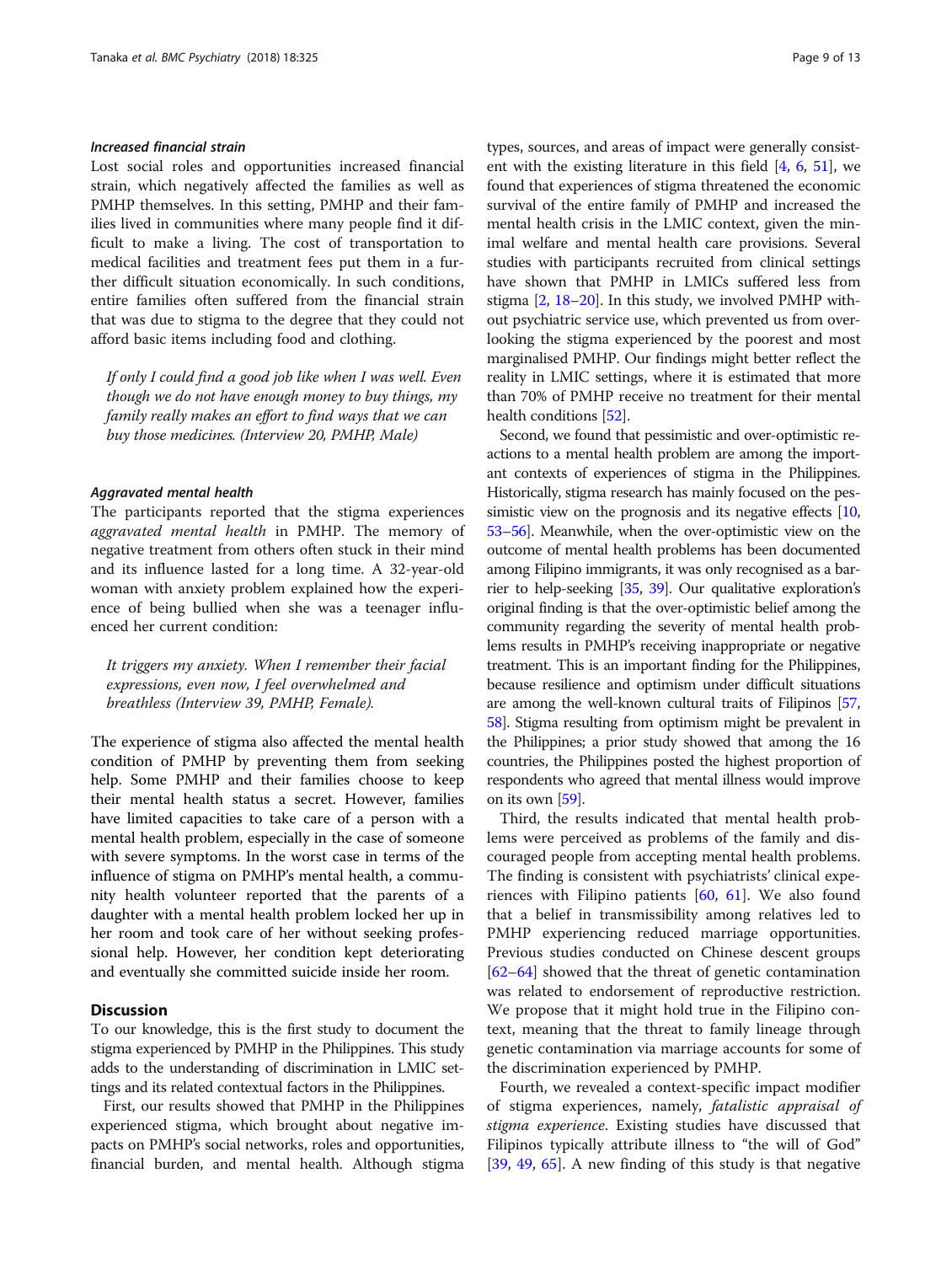treatments from others were also attributed to fate. Globally, it is known that fatalistic appraisal of negative events inhibits active coping and worsens health [[66](#page-12-0), [67\]](#page-12-0). However, we found that fatalism offered a spiritual coping strategy and shielded PMHP from the adverse effects of stigma in the Catholic dominant setting of the Philippines. These findings are consistent with the literature that have showed that fatalism facilitates adjustment to negative life events [[49,](#page-11-0) [68](#page-12-0), [69](#page-12-0)]. Moreover, support based on Bayanihan spirit was another culturally relevant impact modifier. The origin of the Bayanihan spirit is traced back to the country's tradition wherein towns' people cooperate to carry a family's entire house on their shoulders to a new location. It is considered a core essence of the Filipino culture. Our finding supports the arguments by Lasalvia [[21](#page-11-0)] and Mascayano et al. [[29](#page-11-0)] that communal network, which tends to be better maintained in LMICs, is among the existing strengths to reduce the negative effects of stigma.

Lastly, the research method of obtaining perspectives from multiple participants who witnessed and experienced stigma allowed us to reveal that the interpersonal conditions (i.e. unresolved threat and unmet expectations) preceded stigma experiences. Consistent with previous research from India [\[24](#page-11-0)] and Indonesia [\[70](#page-12-0)], in the setting where mental health care is not readily available at a local level, people in the community needed to cope with the possible danger of PMHP to self or others and can violate PMHP's human rights. Similar to the results of prior qualitative analyses of interviews with PMHP and their families [\[18](#page-10-0), [71\]](#page-12-0), the expectations of others in contrast to PMHP's actual capabilities caused negative reactions from others. Those interpersonal conditions might be a more important determinant of stigma experiences than PMHP's personal factors, considering the previous studies showing individual variables (e.g. employment status, symptom, and treatment experiences) accounted for only less than 30% of total variance of experienced stigma [\[2](#page-10-0), [3](#page-10-0)].

# Practical implications

Our results suggest that mental health care must have the objective of the reduction of stigma towards PMHP. The Department of Health and Local Government Units are required by the Mental Health Act [\[72\]](#page-12-0), established in 2018 as the first law of its kind in the Philippines, to initiate and sustain nationwide campaigns to raise the level of awareness on the protection and promotion of mental health and rights. In conducting stigma reduction campaigns, they should: 1) target families of PMHP, community people, health workers, and public safety officers; 2) avoid genetic explanations for mental health problems and emphasise the role of environmental and social factors as its cause; 3) increase public understanding of not only the possibility of

recovery but also the challenges that PMHP face; and 4) improve families' and community members' skills in assessing and coping with possible danger posed by PMHP to self or others [[73](#page-12-0)–[76\]](#page-12-0). These interventions might be more effective when they utilise the existing communal network and increase social contact between PMHP and others [\[77,](#page-12-0) [78](#page-12-0)] We also propose that mental health and welfare services for PMHP should: 1) be community-based and support PMHP in meeting expectations that are meaningful for themselves and others; 2) provide opportunities for PMHP to share their experiences with peers to empower them [\[79](#page-12-0)–[81](#page-12-0)]; and 3) prevent PMHP from internalising experiences of stigma with acknowledgement of fatalistic appraisal of them as a coping strategy. Lastly, to mitigate the adverse influences of stigma, it is necessary to change the structure of health care and welfare service provision for PMHP (e.g. inclusive education, welfare benefits, and job schemes). It is also essential to provide effective and accessible mental health care.

## Study limitations

We were unable to recruit people with common mental health problems who were not using psychiatric services. In fact, community health volunteers do not recognise any people having common mental health problems. This may reflect stigma-related situations where local people do not recognise the manifestation of symptoms of those problems as a health issue, or where people with those problems hide their conditions. Additionally, cultural and language barriers may have played a part in data collection and interpretation. However, we also encountered a number of situations where the interviewee provided the data collector, who was from another cultural background, with further explanations, especially on their culture. Further, some interviews were too short to be considered an in-depth interview. Also, we needed to rely in part on data from narratives of people who know PMHP well, instead of from PMHP themselves. These were because the interviewer had difficulty encouraging some participants, especially PMHP, to talk about sensitive topics. Thus, there might be experiences and related themes that we could not explore. Lastly, we conducted the study in one city; thus, the results may not be generalisable to another part of the Philippines (e.g. rural and Muslim-dominant areas).

# Conclusions

Our findings highlight that PMHP in the Philippines experience substantial discrimination and its adverse effects are severe to the degree that it threatens the financial survival of the entire family. Culture-bound beliefs and social structure (e.g. perceiving mental health problems as a familial problems, traditional communal unity) played important roles in shaping and modifying stigma experiences. More research is needed to develop stigma reduction interventions utilising these findings and to evaluate their effectiveness.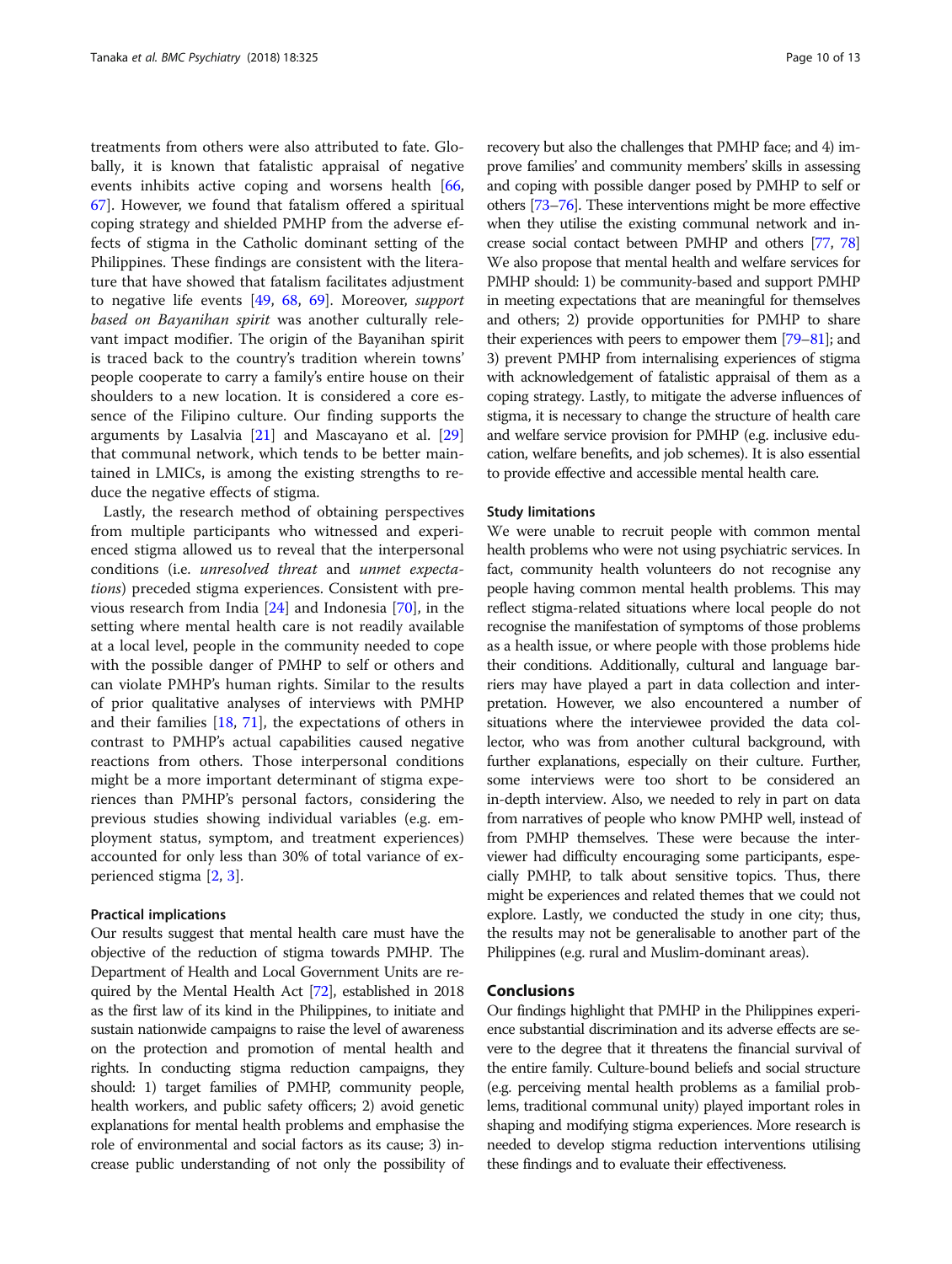# <span id="page-10-0"></span>Additional files

[Additional file 1:](https://doi.org/10.1186/s12888-018-1902-9) Interview guide for interviews with people with mental health problems. A set of questions we referred while interviewing PMHP. (DOCX 88 kb)

[Additional file 2:](https://doi.org/10.1186/s12888-018-1902-9) Interview quide for interviews with carers and community health volunteers. A set of questions we referred while interviewing carers and community health volunteers. (DOCX 90 kb)

#### Abbreviations

DSM: The Diagnostic and Statistical Manual of Mental Disorders; HICs: Highincome countries; LMICs: Low- and middle-income countries; PMHP: People with mental health problems

#### Acknowledgments

We are grateful to the interviewees for their participation. We would like to thank Dr. Magdalena C. Meana, Dr. Ma. Luisa Babaran-Echavez, and barangay health workers for their assistance with data collection.

#### Availability of data and materials

The transcripts from the interviews are confidential and will not be shared.

#### Authors' contributions

CT had a major role in the conception of the study, undertook the data collection, carried out the data analysis, and had a major role in writing the manuscript. MT contributed to the design of the study, assisted the data collection and interpretation, and supervised writing the manuscript. ET assisted data collection, conducted data analysis, and revised the manuscript. YT assisted data collection and revised the manuscript. HM supervised the design of the study, had a role in data analysis, and revised the manuscript. All authors read and approved the final manuscript.

#### Ethics approval and consent to participate

Ethical approval was obtained from the ethical committee of the Graduate School of Health Sciences, Kobe University, Japan (reference number 561). The study was conducted in accordance with the ethical guidelines set forth by the Declaration of Helsinki and the Ethical Guidelines for Medical and Health Research Involving Human Subjects provided by the Ministry of Health, Labour, and Welfare of Japan. The City Health Office of the local government approved a head of time our study protocol, especially ethical aspects for potentially participating citizens. Potential participants received written and oral information about the study. It was emphasized that participation was voluntary. During the data collection, we obtained written consent from all the interviewees and verbal assent from PMHP whose carers participated in the interviews. In the case where the interviewee was under 18 years old, we gained verbal assent from them and written consent from their parents.

#### Consent for publication

Participants were informed that the information they shared in the interviews would be published in anonymised form. Written informed consent for publication was obtained.

#### Competing interests

The authors declare that they have no competing interest.

# Publisher's Note

Springer Nature remains neutral with regard to jurisdictional claims in published maps and institutional affiliations.

#### Author details

<sup>1</sup>Graduate School of Health Sciences, Kobe University, 701, 2-6-2, Yamamoto-dori, Chuo-ku, Kobe, Hyogo 650-0003, Japan. <sup>2</sup>City Health Office, City Government of Muntinlupa, Muntinlupa, Philippines. <sup>3</sup>Hyogo Institute for Traumatic Stress, Kobe, Japan. <sup>4</sup>Kobe City College of Nursing, Kobe, Japan.

# Received: 20 December 2017 Accepted: 20 September 2018 Published online: 05 October 2018

#### References

- 1. Seeman N, Tang S, Brown AD, Ing A. World survey of mental illness stigma. J Affect Disord. 2016;190:115–121. Available from: [https://doi.org/10.1016/j.](https://doi.org/10.1016/j.jad.2015.10.011) [jad.2015.10.011](https://doi.org/10.1016/j.jad.2015.10.011) Elsevier.
- 2. Lasalvia A, Zoppei S, Van Bortel T, Bonetto C, Cristofalo D, Wahlbeck K, et al. Global pattern of experienced and anticipated discrimination reported by people with major depressive disorder: a cross-sectional survey. Lancet. 2013;381:55–62. Available from: [https://doi.org/10.1016/S0140-6736\(12\)61379-8](https://doi.org/10.1016/S0140-6736(12)61379-8) Elsevier Ltd
- 3. Thornicroft G, Brohan E, Rose D, Sartorius N, Leese M. Global pattern of experienced and anticipated discrimination against people with schizophrenia: a cross-sectional survey. Lancet; 2009;373:408–415. Available from: [https://doi.org/10.1016/S0140-6736\(08\)61817-6](https://doi.org/10.1016/S0140-6736(08)61817-6). Elsevier Ltd
- 4. Sharac J, McCrone P, Clement S, Thornicroft G. The economic impact of mental health stigma and discrimination: a systematic review. Epidemiol Psichiatr Soc. 2010;19:223. Available from: [https://www.ncbi.nlm.nih.gov/](https://www.ncbi.nlm.nih.gov/pubmed/21261218) [pubmed/21261218.](https://www.ncbi.nlm.nih.gov/pubmed/21261218)
- 5. Clement S, Schauman O, Graham T, Maggioni F, Evans-Lacko S, Bezborodovs N, et al. What is the impact of mental health-related stigma on help-seeking? A systematic review of quantitative and qualitative studies. Psychol Med. 2015;45:11–27 Available from: [http://www.ncbi.nlm.nih.gov/](http://www.ncbi.nlm.nih.gov/pubmed/24569086) [pubmed/24569086.](http://www.ncbi.nlm.nih.gov/pubmed/24569086)
- Livingston JD, Boyd JE. Correlates and consequences of internalized stigma for people living with mental illness: a systematic review and meta-analysis. Soc Sci Med. 2010;71:2150–2161. Available from: [https://doi.org/10.1016/j.](https://doi.org/10.1016/j.socscimed.2010.09.030) [socscimed.2010.09.030](https://doi.org/10.1016/j.socscimed.2010.09.030) Elsevier Ltd
- 7. Link BG, Phelan JC. Conceptualising stigma. Annu Rev Sociol. 2001 [cited 2018 Jul 3];27:363–385. Available from: [https://www.annualreviews.org/doi/](https://www.annualreviews.org/doi/pdf/10.1146/annurev.soc.27.1.363) [pdf/10.1146/annurev.soc.27.1.363](https://www.annualreviews.org/doi/pdf/10.1146/annurev.soc.27.1.363)
- 8. Corrigan PW. Mental health stigma as social attribution: implications for research methods and attitude change. Clin Psychol Sci Pract. 2006;7:48–67 Available from: <http://doi.wiley.com/10.1093/clipsy.7.1.48>.
- 9. Mannarini S, Boffo M. Anxiety, bulimia, drug and alcohol addiction, depression, and schizophrenia: what do you think about their aetiology, dangerousness, social distance, and treatment? A latent class analysis approach. Soc Psychiatry Psychiatr Epidemiol. 2015;50:27–37.
- 10. McGinty EE, Goldman HH, Pescosolido B, Barry CL. Portraying mental illness and drug addiction as treatable health conditions: effects of a randomized experiment on stigma and discrimination. Soc Sci Med; 2015;126:73–85. Available from: <https://doi.org/10.1016/j.socscimed.2014.12.010>. Elsevier Ltd
- 11. Angermeyer MC, Dietrich S. Public beliefs about and attitudes towards people with mental illness: a review of population studies. Acta Psychiatr Scand. 2006;113:163–79.
- 12. Corrigan PW, Markowitz FE, Watson A, Rowan D, Kubiak MA. An attribution model of public discrimination towards persons with mental illness. J Health Soc Behav. 2003;44:162–79.
- 13. Corrigan P, Watson A. The paradox of self-stigma and mental illness. Clin Psychol Sci Pract. 2002;9:35–53 Available from: [https://onlinelibrary.wiley.](https://onlinelibrary.wiley.com/doi/10.1093/clipsy.9.1.35) [com/doi/10.1093/clipsy.9.1.35](https://onlinelibrary.wiley.com/doi/10.1093/clipsy.9.1.35).
- 14. Evans-Lacko S, Brohan E, Mojtabai R, Thornicroft G. Association between public views of mental illness and self-stigma among individuals with mental illness in 14 European countries. Psychol Med. 2012;42:1741–52.
- 15. Mccann TV, Renzaho A, Mugavin J, Lubman DI. Stigma of mental illness and substance misuse in sub-Saharan African migrants: a qualitative study. Int J Ment Health Nurs. 2017;27:956–65.
- 16. Camden Schizoph E, Corker EA, Beldie A, Brain C, Jakovljevic M, Jarema M, et al. Experience of stigma and discrimination reported by people experiencing the first episode of schizophrenia and those with a first episode of depression: The FEDORA project Anamaria Vasilache 2 , Margda Waern 3,4 , Norman Sartorius 10 , Graham Thornicroft 1 and the FEDORA study group. Int J Soc Psychiatry. 2015 [cited 2018 Jul 3];61:438–445. Available from: [http://journals.sagepub.](http://journals.sagepub.com/doi/pdf/10.1177/0020764014551941) [com/doi/pdf/10.1177/0020764014551941](http://journals.sagepub.com/doi/pdf/10.1177/0020764014551941)
- 17. Lasalvia A, Van Bortel T, Bonetto C, Jayaram G, Van Weeghel J, Zoppei S, et al. Cross-national variations in reported discrimination among people treated for major depression worldwide : the ASPEN / INDIGO international study. Br J Psychiatry. 2015;207:507–14.
- 18. Koschorke M, Padmavati R, Kumar S, Cohen A, Weiss HA, Chatterjee S, et al. Experiences of stigma and discrimination of people with schizophrenia in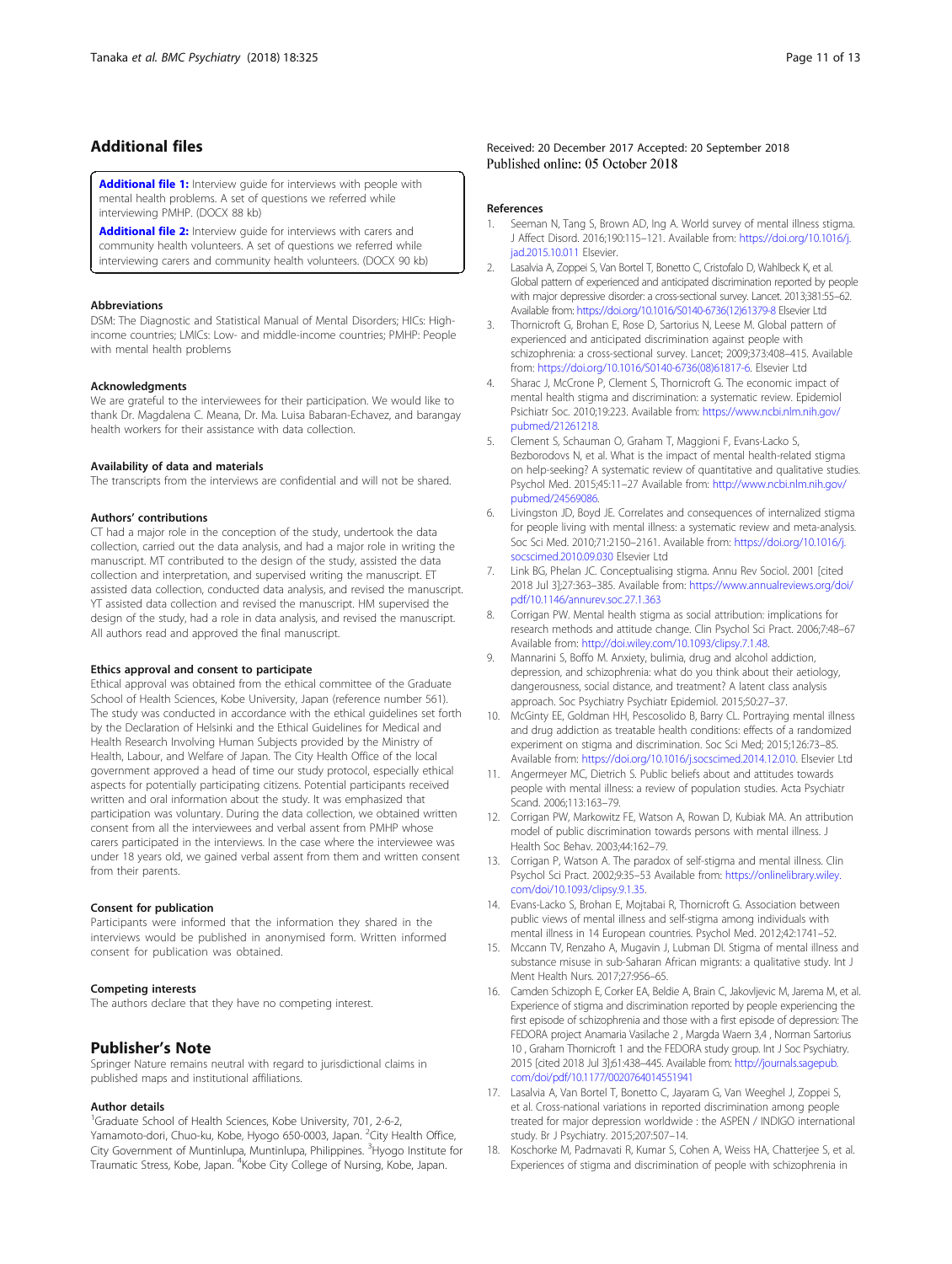<span id="page-11-0"></span>India. Soc Sci Med; 2014;123:149–159. Available from: [https://doi.org/10.](https://doi.org/10.1016/j.socscimed.2014.10.035) [1016/j.socscimed.2014.10.035](https://doi.org/10.1016/j.socscimed.2014.10.035). Elsevier Ltd

- 19. Lv Y, Wolf A, Wang X. Experienced stigma and self-stigma in Chinese patients with schizophrenia. Gen Hosp Psychiatry. 2013;35:83–8. Available from: <https://doi.org/10.1016/j.genhosppsych.2012.07.007> Elsevier Inc.
- 20. Oshodi YO, Abdulmalik J, Ola B, James BO, Bonetto C, Cristofalo D, et al. Pattern of experienced and anticipated discrimination among people with depression in Nigeria: a cross-sectional study. Soc Psychiatry Psychiatr Epidemiol. 2014;49:259–66.
- 21. Lasalvia A. Tackling the mental illness stigma in low- and middle-income countries: lessons learned from high-income countries and mistakes to avoid. Epidemiol Psychiatr Sci. 2015;24:395–8 Available from: [https://www.](https://www.cambridge.org/core/journals/epidemiology-and-psychiatric-sciences/article/tackling-the-mental-illness-stigma-in-low-and-middleincome-countries-lessonslearned-from-highincome-countries-and-mistakes-to-avoid/83D63EA7FD15A3A3F2F9085E7E1700A2) [cambridge.org/core/journals/epidemiology-and-psychiatric-sciences/article/](https://www.cambridge.org/core/journals/epidemiology-and-psychiatric-sciences/article/tackling-the-mental-illness-stigma-in-low-and-middleincome-countries-lessonslearned-from-highincome-countries-and-mistakes-to-avoid/83D63EA7FD15A3A3F2F9085E7E1700A2) [tackling-the-mental-illness-stigma-in-low-and-middleincome-countries](https://www.cambridge.org/core/journals/epidemiology-and-psychiatric-sciences/article/tackling-the-mental-illness-stigma-in-low-and-middleincome-countries-lessonslearned-from-highincome-countries-and-mistakes-to-avoid/83D63EA7FD15A3A3F2F9085E7E1700A2)[lessonslearned-from-highincome-countries-and-mistakes-to-avoid/](https://www.cambridge.org/core/journals/epidemiology-and-psychiatric-sciences/article/tackling-the-mental-illness-stigma-in-low-and-middleincome-countries-lessonslearned-from-highincome-countries-and-mistakes-to-avoid/83D63EA7FD15A3A3F2F9085E7E1700A2) [83D63EA7FD15A3A3F2F9085E7E1700A2](https://www.cambridge.org/core/journals/epidemiology-and-psychiatric-sciences/article/tackling-the-mental-illness-stigma-in-low-and-middleincome-countries-lessonslearned-from-highincome-countries-and-mistakes-to-avoid/83D63EA7FD15A3A3F2F9085E7E1700A2).
- 22. Rosen A. Destigmatizing day-to-day practices: what developed countries can learn from developing countries. World Psychiatry. 2006;5:21–24. [https://www.ncbi.nlm.nih.gov/pmc/articles/PMC1472257/.](https://www.ncbi.nlm.nih.gov/pmc/articles/PMC1472257/)
- 23. Alonso J, Buron A, Bruffaerts R, He Y, Posada-Villa J, Lepine JP, et al. Association of perceived stigma and mood and anxiety disorders: results from the world mental health surveys. Acta Psychiatr Scand. 2008;118:305–14.
- 24. Mathias K, Kermode M, San Sebastian M, Koschorke M, Goicolea I. Under the banyan tree--exclusion and inclusion of people with mental disorders in rural North India. BMC Public Health. 2015;15:–446 Available from: [https://](https://bmcpublichealth.biomedcentral.com/articles/10.1186/s12889-015-1778-2) [bmcpublichealth.biomedcentral.com/articles/10.1186/s12889-015-1778-2.](https://bmcpublichealth.biomedcentral.com/articles/10.1186/s12889-015-1778-2)
- 25. Maramis A, Van Tuan N, Minas H. Mental health in Southeast Asia. Lancet. 2011;377:700–2.
- 26. Minas H, Diatri H. Pasung: Physical restraint and confinement of the mentally ill in the community. Int J Ment Health Syst. 2008;2 Available from: [https://www.ncbi.nlm.nih.gov/pmc/articles/PMC2442049/.](https://www.ncbi.nlm.nih.gov/pmc/articles/PMC2442049/)
- 27. Tawiah PE, Adongo PB, Aikins M. Mental Health-Related Stigma and Discrimination in Ghana: Experience of Patients and Their Caregivers. Ghana Med J. 2015 [cited 2018 Jul 3];49:30–6. Available from: [http://www.ncbi.nlm.](http://www.ncbi.nlm.nih.gov/pubmed/26339082) [nih.gov/pubmed/26339082](http://www.ncbi.nlm.nih.gov/pubmed/26339082).
- 28. Lauber C, Rössler W. Stigma towards people with mental illness in developing countries in Asia. Int Rev Psychiatry [Internet]. 2007;19:157–78 Available from: [https://www.ncbi.nlm.nih.gov/pubmed/17464793.](https://www.ncbi.nlm.nih.gov/pubmed/17464793)
- 29. Mascayano F, Armijo JE, Yang LH. Addressing stigma relating to mental illness in low- and middle-income countries. Front Psychiatry. 2015;6:1–4.
- 30. Abdullah T, Brown TL. Mental illness stigma and ethnocultural beliefs, values, and norms. Clin Psychol Rev. 2011;31:934–48.
- 31. Semrau M, Evans-Lacko S, Koschorke M, Ashenafi L, Thornicroft G. stugma and discrimination related to mental illness in low- and middle-income countries. Epidemiol. Psychiatr. Sci. [Internet]. 2015;24:382–94. Available from: <https://www.ncbi.nlm.nih.gov/pubmed/25937022>.
- 32. Yang LH, Kleinman A, Link BG, Phelan JC, Lee S, Good B. Culture and stigma: adding moral experience to stigma theory. Soc Sci Med. 2007;64:1524–35.
- 33. Yang LH, Thornicroft G, Alvarado R, Vega E, Link BG. Recent advances in cross-cultural measurement in psychiatric epidemiology: utilizing "what matters most" to identify culture-specific aspects of stigma. Int. J. Epidemiol. [internet]. 2014;43:494–510. Available from. [https://www.ncbi.nlm.nih.gov/](https://www.ncbi.nlm.nih.gov/pubmed/24639447) [pubmed/24639447.](https://www.ncbi.nlm.nih.gov/pubmed/24639447)
- 34. Edman JL, Johnson RC. Filipino American and Caucasian American beliefs about the causes and treatment of mental problems. Cultur Divers Ethnic Minor Psychol. 1999;5:380–6.
- 35. Thompson S, Hartel G, Manderson L, Woelz-Stirling N, Kelaher M. The mental health status of Filipinas in Queensland. Aust N Z J Psychiatry. 2002; 36:674–80.
- 36. Corrigan PW, Rowan D, Green A, Lundin R, River P, Uphoff-Wasowski K, et al. Challenging two mental illness Stigmas : personal responsibility and dangerousness. Schizophr Bull. 2002;28:293–310.
- 37. Pescosolido BA, Medina TR, Martin JK, Long JS. The "Backbone" of Stigma: Identifying the Global Core of Public Prejudice Associated With Mental Illness. Am. J. Public Health [Internet]. 2013;103:853–60. Available from: <https://www.ncbi.nlm.nih.gov/pubmed/23488508>.
- 38. Gong F, Gage SJL, Tacata LA. Helpseeking behavior among Filipino Americans: a cultural analysis of face and language. J Community Psychol. 2003;31:469–88.
- 39. Javier JR, Supan J, Lansang A, Beyer W, Kubicek K, Palinkas LA. Preventing Filipino mental health disparities: perspectives from adolescents, caregivers,

providers, and advocates. Asian Am J Psychol [Internet]. 2014;5:316–24 Available from: <https://www.ncbi.nlm.nih.gov/pmc/articles/PMC4319658/>.

- 40. Charmaz K. Constructing Grounded Theory. 2nd ed. SAGE Publications Ltd; 2014.
- 41. Charmaz K. Grounded theory methods in social justice research. In: Denzin NK, Lincoln YS, editors. SAGE Handb. Qual. Res. SAGE; 2011. p. 359–380.
- 42. Charmaz K. The Power of Constructivist Grounded Theory for Critical Inquiry. Qual. Inq. [Internet]. 2017;23:34–45. Available from: [http://journals.](http://journals.sagepub.com/doi/10.1177/1077800416657105) [sagepub.com/doi/10.1177/1077800416657105](http://journals.sagepub.com/doi/10.1177/1077800416657105)
- 43. City Government of Muntinlupa. POVERTY AND EMPLOYMENT STATISTICS [Internet]. 2017 [cited 2017 Jun 30].
- 44. Philippine Statistics Authority. Philippines National Demographic and Health Survey 2013. 2013 [cited 2017 Jun 30]. Available from: [https://dhsprogram.](https://dhsprogram.com/pubs/pdf/FR294/FR294.pdf) [com/pubs/pdf/FR294/FR294.pdf.](https://dhsprogram.com/pubs/pdf/FR294/FR294.pdf)
- 45. Boling W, Means M, Fletcher A. Quality of Life and Stigma in Epilepsy, Perspectives from Selected Regions of Asia and Sub-Saharan Africa. Brain Sci. [Internet]. Multidisciplinary Digital Publishing Institute (MDPI); 2018 [cited 2018 Jun 27];8. Available from: <http://www.ncbi.nlm.nih.gov/pubmed/29614761>.
- 46. Herrmann LK, Welter E, Berg AT, Perzynski AT, Van Doren JR, Sajatovic M. Epilepsy misconceptions and stigma reduction: Current status in Western countries. Epilepsy Behav. [Internet]. 2016 [cited 2018 Jun 27];60:165–73. Available from: <http://www.ncbi.nlm.nih.gov/pubmed/27208826>.
- 47. Koch-Stoecker S. Neuropsychiatric issues in epilepsy. In: Matsuura M, Inoue Y, editors. Neuropsychiatr. issues epilepsy [Internet]. John Libbey Eurotext; 2010 [cited 2018 Jun 27]. p. 233. Available from: [https://books.google.co.jp/books?id=](https://books.google.co.jp/books?id=FQXhAAAAQBAJ&pg=PA174&lpg=PA174&dq=epilepsy+Emil+Kraepelin&source=bl&ots=r35Oh0rwjA&sig=IZa-67-5hrTVkzSl4HEIoGkaobQ&hl=en&sa=X&ved=0ahUKEwjd26SwkvPbAhWEnZQKHUvrDZsQ6AEIsAEwEw#v=onepage&q=epilepsyAQ28EmilKraepelin&f=false) [FQXhAAAAQBAJ&pg=PA174&lpg=PA174&dq=epilepsy+Emil+Kraepelin&source=](https://books.google.co.jp/books?id=FQXhAAAAQBAJ&pg=PA174&lpg=PA174&dq=epilepsy+Emil+Kraepelin&source=bl&ots=r35Oh0rwjA&sig=IZa-67-5hrTVkzSl4HEIoGkaobQ&hl=en&sa=X&ved=0ahUKEwjd26SwkvPbAhWEnZQKHUvrDZsQ6AEIsAEwEw#v=onepage&q=epilepsyAQ28EmilKraepelin&f=false) [bl&ots=r35Oh0rwjA&sig=IZa-67-5hrTVkzSl4HEIoGkaobQ&hl=en&sa=X&ved=](https://books.google.co.jp/books?id=FQXhAAAAQBAJ&pg=PA174&lpg=PA174&dq=epilepsy+Emil+Kraepelin&source=bl&ots=r35Oh0rwjA&sig=IZa-67-5hrTVkzSl4HEIoGkaobQ&hl=en&sa=X&ved=0ahUKEwjd26SwkvPbAhWEnZQKHUvrDZsQ6AEIsAEwEw#v=onepage&q=epilepsyAQ28EmilKraepelin&f=false) 0ahUKEwjd26SwkvPbAhWEnZQKHUvrDZsQ6AEIsAEwEw#v=onepage&g= [epilepsyAQ28EmilKraepelin&f=false](https://books.google.co.jp/books?id=FQXhAAAAQBAJ&pg=PA174&lpg=PA174&dq=epilepsy+Emil+Kraepelin&source=bl&ots=r35Oh0rwjA&sig=IZa-67-5hrTVkzSl4HEIoGkaobQ&hl=en&sa=X&ved=0ahUKEwjd26SwkvPbAhWEnZQKHUvrDZsQ6AEIsAEwEw#v=onepage&q=epilepsyAQ28EmilKraepelin&f=false).
- 48. World Health Organization. mhGAP Training Manuals for the mhGAP Intervention Guide for mental, neurological and substance use disorders in non-specialized health settings, version 2.0 [Internet]. WHO. World Health Organization; 2017 [cited 2018 Jun 27]. Available from: [http://www.who.int/](http://www.who.int/mental_health/mhgap/training_manuals/en/) [mental\\_health/mhgap/training\\_manuals/en/](http://www.who.int/mental_health/mhgap/training_manuals/en/)
- 49. Tuliao AP. Mental health help seeking among Filipinos: a review of the literature. Asia Pacific J Couns Psychother [Internet]. 2014;5:124–36 Available from: [http://www.tandfonline.com/doi/abs/10.1080/21507686.2014.913641.](http://www.tandfonline.com/doi/abs/10.1080/21507686.2014.913641)
- 50. Yang LH, Valencia E, Alvarado R, Link B, Huynh N, Nguyen K, et al. A theoretical and empirical framework for constructing culture-specific stigma instruments for Chile. Cad. saude coletiva [Internet]. 2013;21:71–9. Available from: /pmc/articles/PMC3753780/?report=abstract.
- 51. Hamilton S, Pinfold V, Cotney J, Couperthwaite L, Matthews J, Barret K, et al. Qualitative analysis of mental health service users' reported experiences of discrimination. Acta Psychiatr Scand. 2016;134:14–22.
- 52. Demyttenaere K, Bruffaerts R, Posada-Villa J, Gasquet I, Kovess V, Lepine JP, et al. Prevalence, severity, and unmet need for treatment of mental disorders in the World Health Organization world mental health surveys. JAMA [internet]. 2004;291:2581–90. Available from. [http://www.ncbi.nlm.nih.](http://www.ncbi.nlm.nih.gov/pubmed/15173149) [gov/pubmed/15173149](http://www.ncbi.nlm.nih.gov/pubmed/15173149).
- 53. Wig NN, Suleiman MA, Routledge R, Murthy RS, Ladrido-Ignacio L, Ibrahim HH, et al. Community reactions to mental disorders. A key informant study in three developing countries. Acta Psychiatr. Scand. [Internet]. 1980;61:111– 26. Available from: <https://www.ncbi.nlm.nih.gov/pubmed/7361584>.
- Ando S, Yamaguchi S, Aoki Y, Thornicroft G. Review of mental-health-related stigma in Japan. Psychiatry Clin Neurosci. 2013;67:471–82.
- 55. van Boekel LC, Brouwers EP, van Weeghel J, Garretsen HF. Comparing stigmatising attitudes towards people with substance use disorders between the general public, GPs, mental health and addiction specialists and clients. Int J Soc Psychiatry [Internet]. 2014;61:539–49 Available from: [http://isp.sagepub.com/cgi/doi/10.1177/0020764014562051.](http://isp.sagepub.com/cgi/doi/10.1177/0020764014562051)
- 56. Clement S, Jarrett M, Henderson C, Thornicroft G. Messages to use in population-level campaigns to reduce mental health-related stigma: consensus development study. Epidemiol Psichiatr Soc. 2010;19:72–9.
- 57. Dy MB. Values in Philippine culture and education. Washington, DC: CRVP; 1994.
- 58. Social Weather Stations. Social Weather Station Survey. [Internet]. 2017 [cited 2017 Nov 9]. Available from: [https://www.sws.org.ph/swsmain/](https://www.sws.org.ph/swsmain/artcldisppage/?artcsyscode=ART-20170816103037) [artcldisppage/?artcsyscode=ART-20170816103037](https://www.sws.org.ph/swsmain/artcldisppage/?artcsyscode=ART-20170816103037)
- 59. Pescosolido BA, Martin JK, Olafsdottir S, Long JS, Medina TR, Martin JK. The theory of industrial society and cultural schemata: does the "cultural myth of stigma" underlie the WHO schizophrenia paradox? Am J Sociol. 2015;121: 783–825.